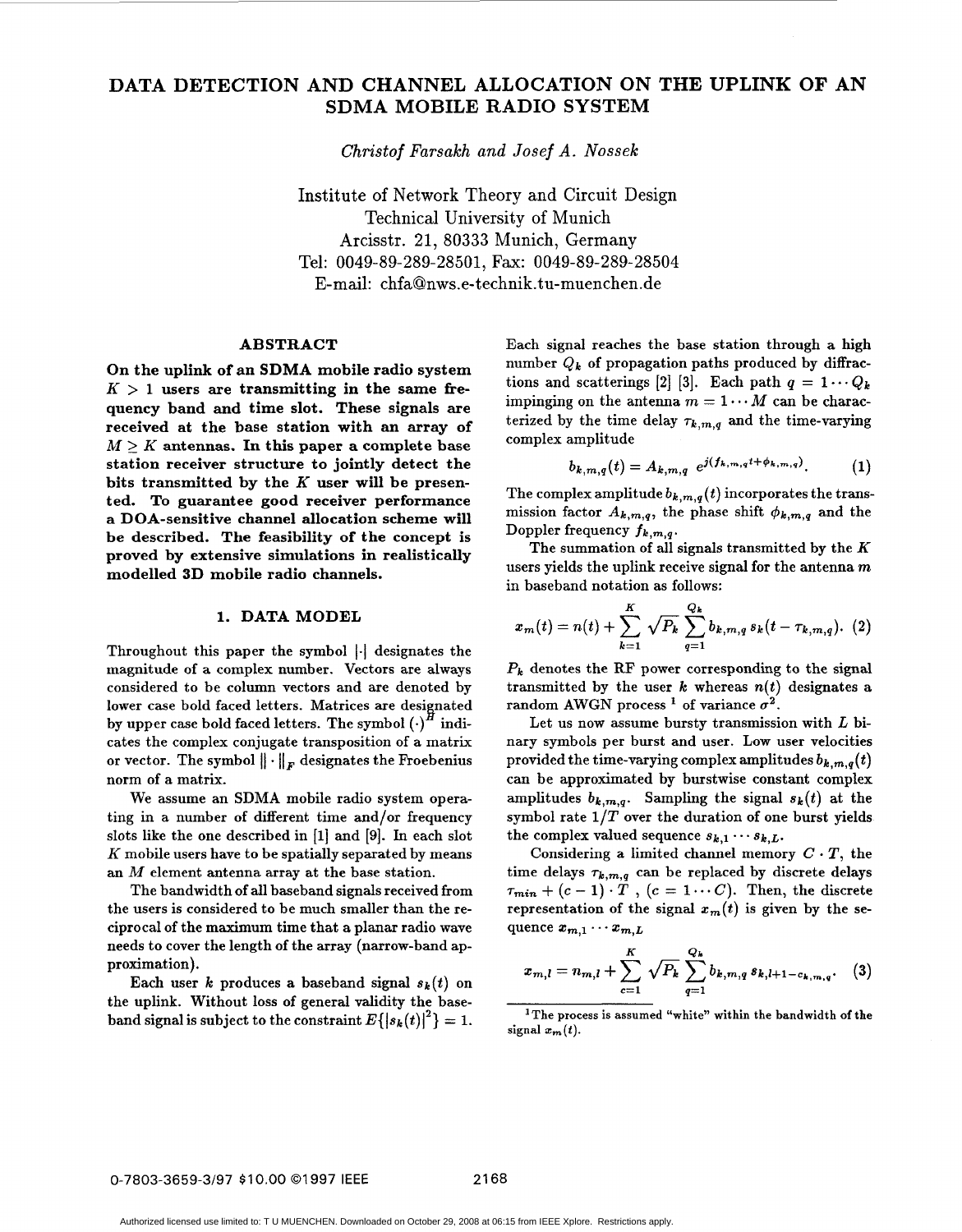Alternatively the signal received at the antenna *m*  can be expressed as

$$
x_{m,l} = n_{m,l} + \sum_{k=1}^{K} \sum_{c=1}^{C} h_{k,m,c} s_{k,l+1-c} \forall l = 1 \cdots L, (4)
$$

with  $\mathbf{h}_{k,m}^T = (h_{k,m,1} \cdots h_{k,m,C})$  denoting the sampled channel impulse response corresponding to the channel between the user *k* to the antenna m.

In order to get (4) in matrix notation we will define the  $M \times L$  array data matrix  $\boldsymbol{X}$ , the  $M \times L$  AWGN matrix N, the  $M \times (K \cdot C)$  channel impulse response matrix  $H$  and the  $(K \cdot C) \times L$  user data matrix  $S$ .

The matrices *X* and *N* are composed of the array samples  $x_{m,l}$  and the noise samples  $n_{m,l}$ , respectively. The channel impulse responses from all users to all antennas are arranged in the matrix  $H$  as follows:

$$
\boldsymbol{H} = \left( \begin{array}{ccc} \boldsymbol{h}_{1,1}^T & \dots & \boldsymbol{h}_{K,1}^T \\ \vdots & & \vdots \\ \boldsymbol{h}_{1,M}^T & \dots & \boldsymbol{h}_{K,M}^T \end{array} \right). \tag{5}
$$

The matrix *S* results from stacking the Toeplitz matrices  $S_1 \cdots S_K$  which are defined as

$$
\boldsymbol{S}_k = \left( \begin{array}{cccc} s_{k,1} & \ldots & s_{k,C} & \ldots & s_{k,L} \\ \vdots & \ddots & \vdots & & \vdots \\ 0 & \ldots & s_{k,1} & \ldots & s_{k,L-C+1} \end{array} \right). \qquad (6)
$$

Finally **(4)** can be expressed by the system equation

$$
\boldsymbol{X} = \boldsymbol{N} + \sum_{k=1}^{K} \boldsymbol{X}_k = \boldsymbol{N} + \boldsymbol{H}\boldsymbol{S}, \qquad (7)
$$

with  $\boldsymbol{X}_k$  denoting the part of the signals caused by the user  $k$ .

# **2. TRANSMITTER STRUCTURE**





Each user *k* is equipped with a transmitter transforming his bits into the corresponding RF signal as depicted in fig. 1. In compliance with the GSM specifications **[4]** the coder is a convolutional coder with rate  $r = 0.5$ . The coded bits are interleaved with memory *8* and modulated according to the GMSK modulation scheme. The baseband signal  $s_k(t)$  is then passed to the RF stage and the mobile antenna.



Figure 2: Receiver

## **3. RECEIVER STRUCTURE**

At the base station each antenna  $m$  is equipped with an RF unit producing the baseband samples  $x_{m,l}$ . These samples are arranged in the array data matrix *X* and fed to the multi-user data detector. As depicted in fig. 2 the detector consists of a channel estimator, a hard-output equalizer, a deinterleaver and a Viterbi decoder.

# **3.1. CHANNEL ESTIMATION**

We suggest to execute the estimation of the channel impulse responses by means of orthogonal training sequences. We assume that all users  $1 \cdots K$  periodically transmit blocks of  $L_T$  a-priori known symbols. As a consequence a  $(K \cdot C) \times (L_T - C + 1)$  submatrix  $S_T$ with a-priori known entries can be extracted from *S.*  With  $\boldsymbol{X}_T$  and  $\boldsymbol{N}_T$  denoting the corresponding array data submatrix and noise submatrix, respectively, the channel estimation problem can be put as

$$
\boldsymbol{X}_T = \boldsymbol{N}_T + \boldsymbol{H}\boldsymbol{S}_T. \tag{8}
$$

The least squares estimate  $\hat{H}$  of the channel impulse response matrix can be computed by means of the Moore-Penrose inverse  $S_T^+$  as follows

$$
\hat{\boldsymbol{H}} = \boldsymbol{X}_T \boldsymbol{S}_T^+ = \boldsymbol{X}_T \boldsymbol{S}_T^H (\boldsymbol{S}_T \boldsymbol{S}_T^H)^{-1}.
$$
 (9)

Note that the calculation of  $\hat{H}$  is not critical concerning real time or accuracy aspects because  $S_T^+$  can be computed off-line. The design of the training sequences can be done off-line, too, aiming at optimal insensitivity of the channel estimation procedure to AWGN. Optimality in this sense is achieved by means of orthogonal training matrices *ST* 

$$
\boldsymbol{S}_T \boldsymbol{S}_T^H = \varrho \, \boldsymbol{I} \,, \ \ \varrho \in \,]0,\infty[\,, \tag{10}
$$

with I denoting the  $(K \cdot C) \times (K \cdot C)$  identity matrix.

For GMSK-modulated signals perfect orthogonality of the training matrices cannot be achieved. Nevertheless channel estimation works for suboptimal training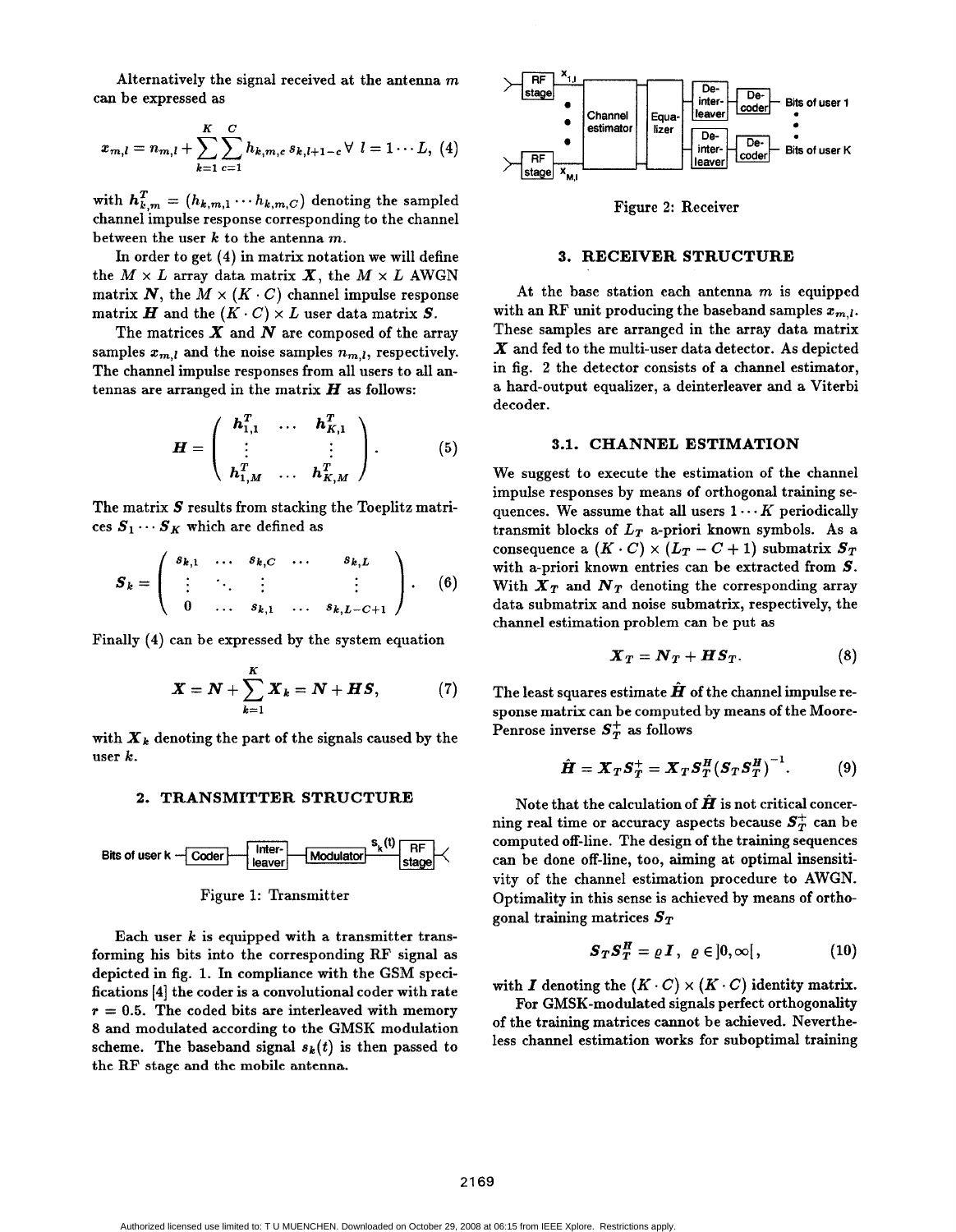matrices as well. E.g.: For  $C = 5$  and  $L_T = 26$  the following training sequences exhibit satifying auto- and cross-correlation properties:

$$
K = 1 \left\{ \begin{array}{c} \text{``01000011101110100100001110''} \\ \text{0.111011000001110''} \end{array} \right., \quad (11)
$$

$$
K=2\left\{\begin{array}{ll} ``01000001111110101111010000"\\ ``11111110101000110000011111" \end{array}\right.,\quad (12)
$$

$$
K = 3 \left\{ \begin{array}{ll} \text{``}11111111101000100001010111" \\ \text{``}11011010111100011001000111" \\ \text{``}00100000100110101111100000" \end{array} \right. \tag{13}
$$

#### **3.2. EQUALIZATION**

The equalization procedure can be interpreted as the estimation of the unknown user data submatrix  $S_D$  by means of the known array data submatrix  $\boldsymbol{X}_D$  and the estimate  $\hat{H}$  of the channel impulse matrix:

$$
\boldsymbol{X}_D = \boldsymbol{N}_D + \hat{\boldsymbol{H}} \boldsymbol{S}_D. \tag{14}
$$

The optimal bit error rate (BER) is yielded by a maximum likelihood sequence estimator (MLSE) which can be efficiently implemented with a Viterbi-like algorithm. Nevertheless, its computational complexity grows exponentially with the product  $K \cdot (C - 1)$  so that often it is necessary to resort to suboptimum algorithms like the M-algorithm *[5],* the vector decision feedback equalizer [6] or the minimum mean square error block decision feedback equalizer (MMSE-BDFE) [71.

#### **3.3. SYNCHRONIZATION**

We assume that by conventional techniques the SDMA system can provide a rough synchronization of the  $K$ transmitters and the base station receiver in a way that the difference of the base station sampling clock to the optimal clock is not more than half a bit duration.

We have tried to further improve the synchronization and, hence, the receiver by using a sampling rate which is  $R$  times the bit rate. At each antenna  $m$  the oversampled signal can be used to produce a set of  $2 \cdot R - 1$  sequences  $x_{m,l}(r)$  of length L with  $r = -R \cdots + R$ . The sequence  $x_{m,l}(r)$  is equivalent to the signal  $x_m(t - r/(2 \cdot R \cdot T))$  sampled at the bit rate  $1/T$ .

**The equalizer is supposed to operate on only one**  set  $x_{1,l}(r) \cdots x_{M,l}(r)$  of sequences. The selection of the index  $r$  corresponding to the "optimally synchronized" set aims at causing the smallest channel model error due to the discretization of the delays from (2) to (3). Therefore, the channel estimator produces  $2 \cdot R - 1$  channel impulse response matrices  $\hat{H}(r)$ . That set  $x_{1,l}(r) \cdots x_{M,l}(r)$  producing the smallest residual  $\|\boldsymbol{X}_T - \hat{\boldsymbol{H}}(r)\boldsymbol{S}_T\|_F$  will be passed to the equalizer because it is assumed to cause the lowest BER.

## **4. CHANNEL ALLOCATION**

In an SDMA system an uplink channel allocation scheme has to take into account the directions of arrival (DOAs) of the users. To demonstrate this let us assume the following situation:  $K = 3$  users are transmitting in the same time/frequency slot with the wavelength  $\lambda$ . The base station is equipped with a  $\lambda/2$ -spaced uniform linear antenna array (ULA) with  $M = 12$  antennas. The three user-base radio channels are characterized by a single Rayleigh fading propagation path with the expectations  $E\{|b_{k,m,1}(t)|\} = 1$  and the time delays  $c_{k,m,1} = 1$  for all users  $k = 1 \cdots 3$  and antennas  $m = 1 \cdots 12$ . We also assume perfect power control and equal noise power *N* at the *M* antennas  $(P_k/N = SNR)$ . Since the three channels are not frequency selective,  $C = 1$  holds.

The array spacing is assumed to be small enough to render the fading processes  $b_{k,m,1}(t)$  corresponding to the same user  $k$  fully coherent  $[8]$ . Therefore, the column k of the  $12 \times 3$  channel impulse matrix *H* is proportional to the steering vector

$$
a_k = \left(\begin{array}{ccc} \Phi^1 & \ldots & \Phi^M \end{array}\right)^H, \ \Phi = e^{-j\pi \sin \psi_k \cos \theta_k}, \ (15)
$$

with the azimuth and the elevation of the impinging wavefront denoted by  $\lambda$  and  $\psi_k$ , respectively.

Let us now state two extreme situations:

- **(a)** All users have exactly the same DOA at the base  $(\theta_k = 0^0, \psi_k = 0^0)$ . Even if the fading processes  $b_{k,m,1}(t)$  at the same antenna *m* are statistically independent all columns of the channel impulse matrix  $H$  are proportional to the same steering vector.  $H$  only has rank 1.
- **(b)** The DOAs are chosen in a way that the steering vectors  $a_k$  are orthogonal to each other  $(\theta_1 =$ rank 3.  $0^0$ ,  $\theta_2 = +30^0$ ,  $\theta_2 = -30^0$ ,  $\psi_k = 0^0$ ). *H* has full

The BERs for both cases (a) and (b) are depicted in fig. 3. The bad performance of the receiver in the case (a) urges the need for a DOA-sensitive channel allocation scheme to avoid "spatially unseparable" scenarios.

In the following we will present a procedure to check the "spatial separability" of an SDMA scenario. It was originally developped for downlink channel allocation **[9]** but (after slight modifications) turned out to be useful for the uplink case, too.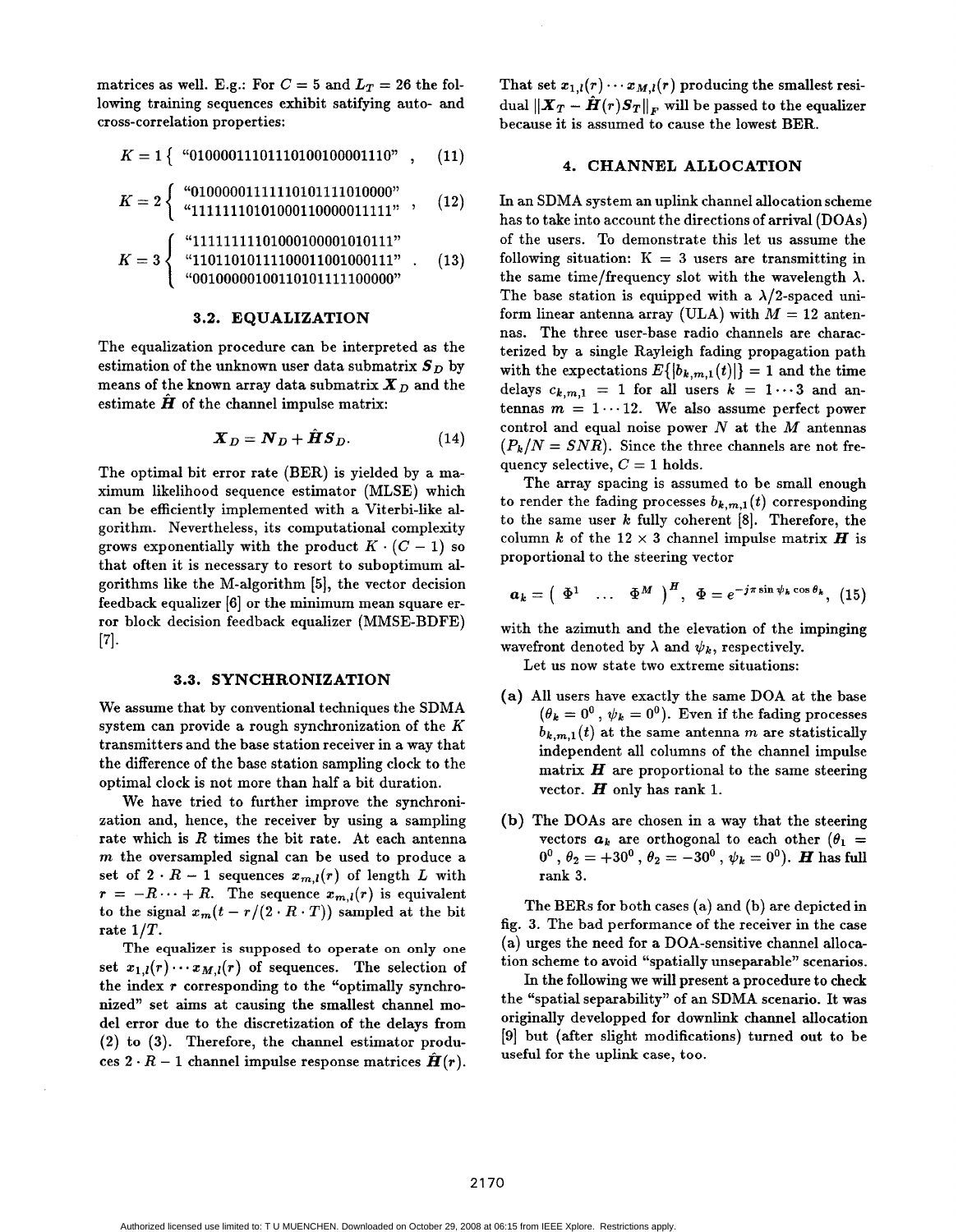

Figure **3:** BERs for a scenario with identical (a) and orthogonal (b) steering vectors  $(K = 3, M = 12)$ 

*0* Estimate the spatial covariance matrices

$$
\boldsymbol{C}_k = E\{\boldsymbol{X}_k \boldsymbol{X}_k^H\} \tag{16}
$$

of all users  $k = 1 \cdots K$ .

- $\bullet$  For each matrix  $C_k$  calculate a normalized eigenvector  $\boldsymbol{u}_k$  corresponding to its largest eigenvalue.
- Solve the real-valued linear  $K \times K$  system

$$
\Psi\left(\begin{array}{c}v_1\\ \vdots\\ v_K\end{array}\right)=\left(\begin{array}{c}1\\ \vdots\\ 1\end{array}\right),\qquad(17)
$$

$$
\Psi = \left( \begin{array}{cccc} \boldsymbol{u}_1^H \boldsymbol{C}_1 \boldsymbol{u}_1 / 10^\alpha & \dots & - \boldsymbol{u}_K^H \boldsymbol{C}_1 \boldsymbol{u}_K \\ \vdots & \ddots & \vdots \\ - \boldsymbol{u}_1^H \boldsymbol{C}_K \boldsymbol{u}_1 & \dots & \boldsymbol{u}_K^H \boldsymbol{C}_K \boldsymbol{u}_K / 10^\alpha \end{array} \right).
$$

*<sup>0</sup>*If **(17)** has a unique solution and if the numbers  $v_1 \cdots v_K$  are all positive, the corresponding scenario will be considered spatially well separable.

A minimal value of **1** is recommended for the exponent  $\alpha$ . Increasing  $\alpha$  will result in a more restrictive spatial separability check.

# **5. SIMULATION RESULTS**

The Schwabing district of the city of Munich, Germany, was chosen as the coverage area of an (imaginary) SDMA mobile radio cell. With an average building height of *5* stories this area measuring approx. 20km2 can be considered a typical urban area in Europe. In this area **57** different locations representing **57** 



Figure **4:** BERs for different oversampling factors **R**   $(K = 2, M = 8)$ 



Figure 5: BERs for imperfect power control  $(K = 2)$ ,  $M = 8$ 

different (imaginary) SDMA users were selected. Bursty transmission according to the GSM radio interface was assumed. At the base station the signals were received by means of a  $\lambda/2$  spaced ULA with M elements mounted to a rooftop **26m** above ground.

Each point in the plots fig. 4 to 6 results from **100** simulation runs with 80 GSM bursts **[4]** per run. Each burst carried  $2 \cdot 58 = 116$  coded bits, whereas the training sequences (11) to (13) had the length  $L_T = 26$ .

In each simulation run K out of the **57** users were selected in a random manner. If these two users did not pass the separability check with  $\alpha = 1$ , the selection was repeated.

The signal  $x_m(t)$  received at the antenna *m* was computed according to **(2)** comprising all propagation paths between the user *k* and the array within an attenuation range of *30* dB. To get these paths a 3D ray tracing tool described in **[lo]** was fed with a digitized